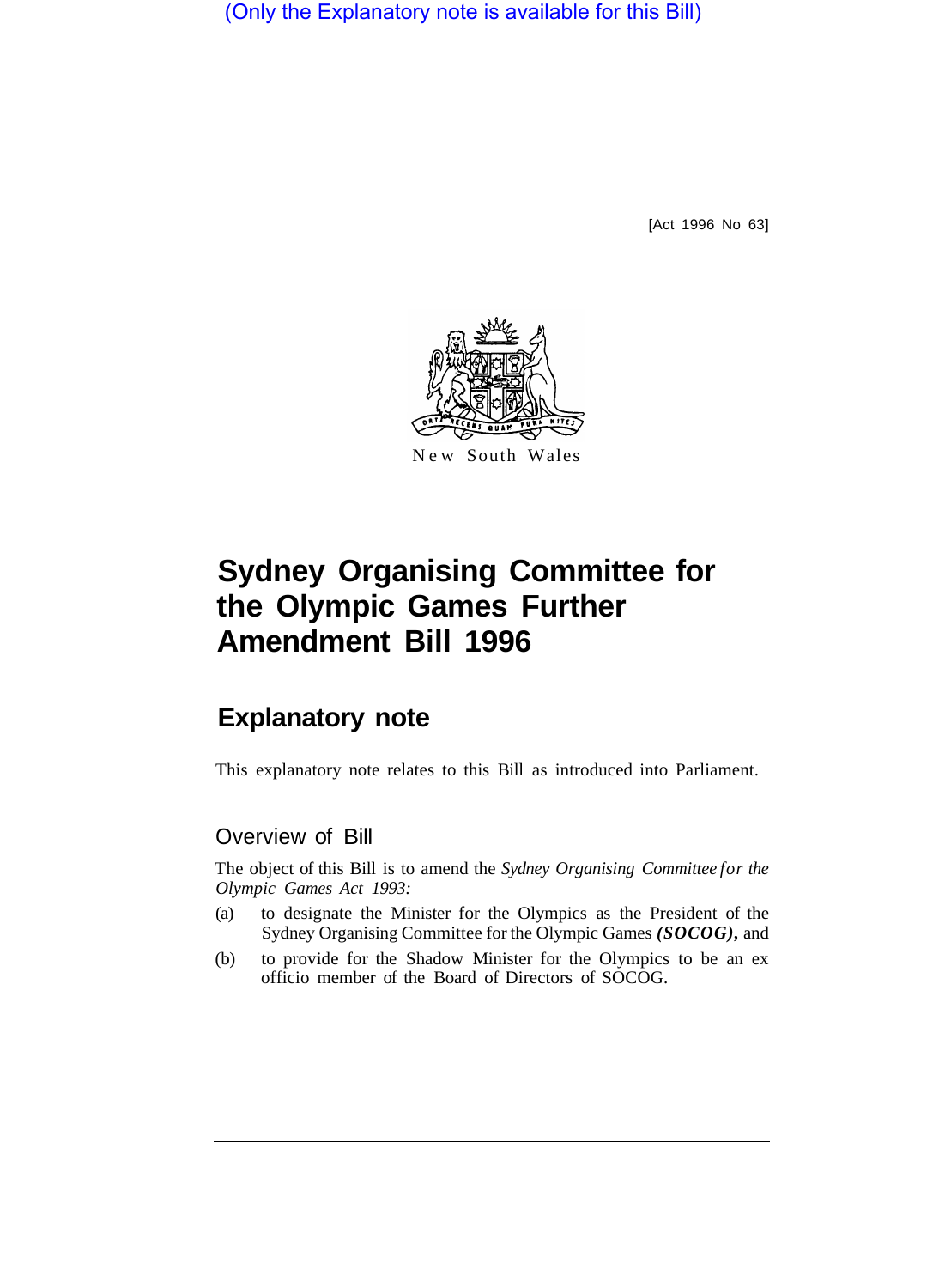Sydney Organising Committee for the Olympic Games Further Amendment Bill 1996 [Act 1996 No 63]

Explanatory note

### Outline of provisions

**Clause 1** sets out the name (also called the short title) of the proposed Act.

**Clause 2** provides for the commencement of the proposed Act on the date of assent, except for certain provisions, which will commence on 1 January 1997, providing for the deletion of the two positions of appointed directors "to represent the Minister" and the increase (by one) of the number of appointed directors appointed on the nomination of the Minister.

**Clause 3** is a formal provision giving effect to the amendments to the *Sydney Organising Committee for the Olympic Games Act 1993* set out in Schedule 1.

#### **Schedule 1 Amendments**

**Schedule 1 [l]** inserts a definition of *Shadow Minister* into the Principal Act. The Shadow Minister for the Olympics is to become an ex officio member of the Board of Directors of SOCOG.

**Schedule I** [2] is consequential on the omission of a provision by Schedule 1 [6].

**Schedule 1 [3]** and **[4]** are consequential on the insertion of a provision by Schedule 1 [5], by which the Shadow Minister becomes an ex officio member of the Board.

**Schedule 1 [5]** inserts a provision that will result in the Shadow Minister being an ex officio member of the Board.

**Schedule 1 [6]** omits the category of two directors who are appointed "to represent the Minister".

**Schedule 1 [7]** increases, by one, the number of directors appointed by the Governor on the recommendation of the Minister.

**Schedule 1 [8]** is consequential on the insertion of a provision by Schedule 1 [5], by which the Shadow Minister becomes an ex officio member of the Board.

**Schedule 1 [9]** restates the existing section 14 (3), so that an increase in IOC representation provides a corresponding increase in directors appointed by the Governor on the recommendation of the Minister.